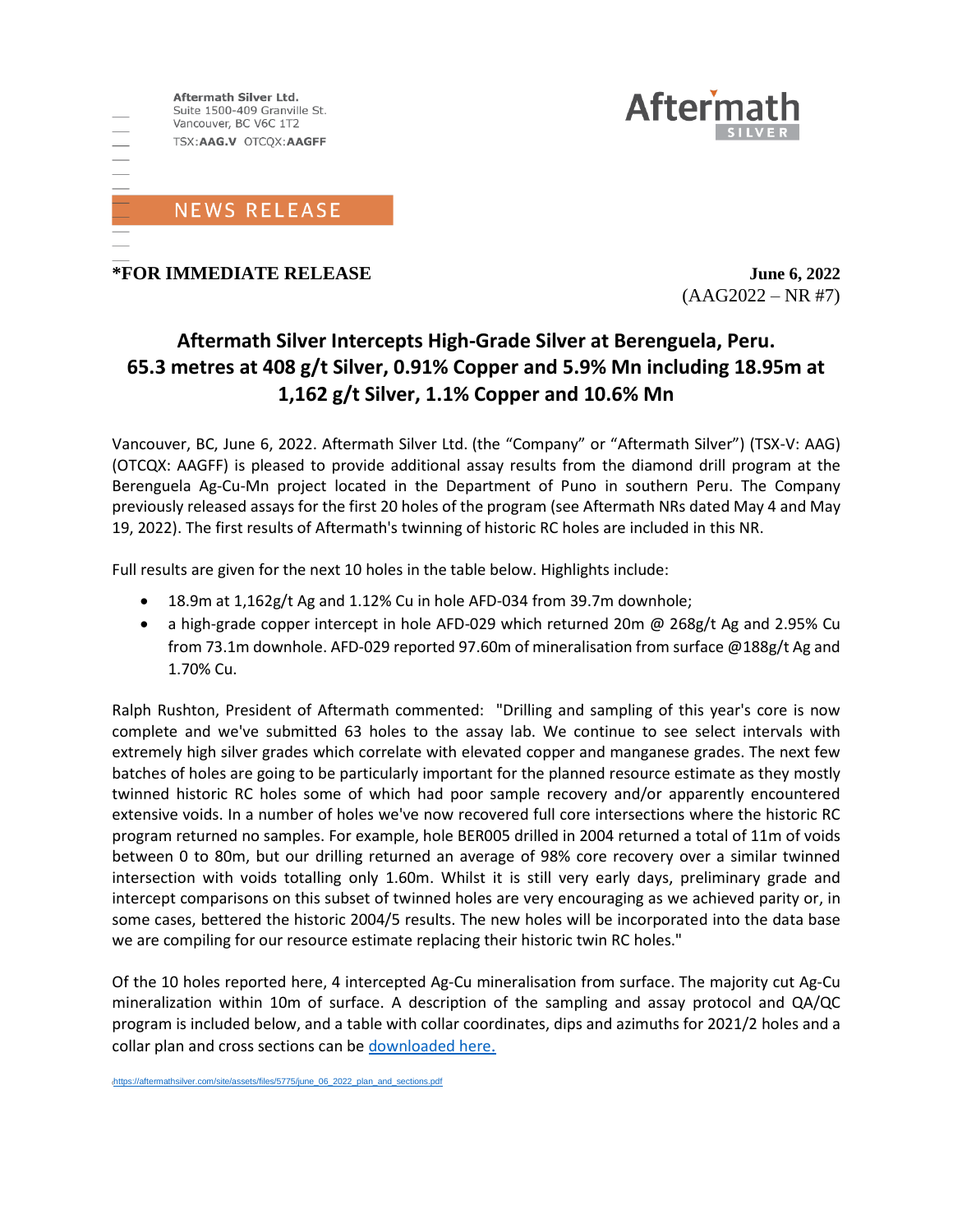Aftermath Silver Ltd. Suite 1500-409 Granville St. Vancouver, BC V6C 1T2

TSX:AAG.V OTCQX:AAGFF



# NEWS RELEASE

| Hole    | From (m) | To $(m)$ | Width <sup>12</sup> (m) | Ag g/t | Cu % | Mn%  | Zn%  | Voids (m)   |  |
|---------|----------|----------|-------------------------|--------|------|------|------|-------------|--|
| AFD-021 | 11.00    | 19.40    | 8.40                    | 46     | 0.57 | 6.0  | 0.37 | $\mathbf 0$ |  |
| and     | 22.40    | 74.20    | 48.00*                  | 69     | 0.77 | 5.6  | 0.54 | 3.80        |  |
| and     | 77.20    | 89.95    | 12.75                   | 84     | 1.68 | 8.2  | 0.71 | $\pmb{0}$   |  |
| and     | 92.50    | 109.50   | 17.00                   | 97     | 1.15 | 6.8  | 0.48 | 0           |  |
| AFD-022 | 10.25    | 16.25    | 6.00                    | 61     | 0.60 | 6.4  | 0.40 | $\mathbf 0$ |  |
| and     | 19.25    | 35.40    | 14.65*                  | 105    | 0.56 | 2.7  | 0.32 | 1.50        |  |
| and     | 56.40    | 101.65   | 36.45*                  | 168    | 0.98 | 5.4  | 0.44 | 8.80        |  |
| and     | 108.40   | 116.25   | 7.85                    | 24     | 0.74 | 4.2  | 0.33 | $\pmb{0}$   |  |
| AFD-029 | 0.00     | 99.20    | 97.60*                  | 188    | 1.70 | 15.2 | 0.43 | 1.60        |  |
| inc     | 31.20    | 35.20    | 4.00                    | 821    | 1.42 | 19.0 | 0.54 | $\pmb{0}$   |  |
| inc     | 73.10    | 93.10    | 20.00                   | 268    | 2.95 | 21.7 | 0.47 | 0           |  |
| AFD-030 | 1.30     | 38.20    | 35.60*                  | 63     | 1.19 | 5.5  | 0.23 | 1.30        |  |
| AFD-031 | 8.20     | 21.10    | 11.80*                  | 30     | 0.77 | 3.5  | 0.15 | 1.10        |  |
| and     | 23.10    | 29.45    | 6.35                    | 46     | 0.57 | 2.4  | 0.14 | $\mathbf 0$ |  |
| and     | 51.15    | 70.20    | 17.95*                  | 67     | 1.11 | 5.3  | 0.26 | 1.10        |  |
| and     | 82.20    | 99.85    | 17.65                   | 36     | 1.81 | 6.5  | 0.25 | $\pmb{0}$   |  |
| AFD-032 | 0.00     | 8.20     | 8.20                    | 110    | 1.46 | 27.8 | 0.73 | 0           |  |
| and     | 37.35    | 92.05    | 51.70*                  | 48     | 1.02 | 9.8  | 0.30 | 3.00        |  |
| AFD-033 | 0.00     | 3.40     | 3.40                    | 77     | 1.29 | 4.0  | 0.20 | $\pmb{0}$   |  |
| and     | 6.40     | 9.40     | 3.00                    | 97     | 0.33 | 1.9  | 0.14 | 0           |  |
| and     | 14.00    | 56.10    | 39.50*                  | 104    | 1.38 | 11.4 | 0.24 | 2.60        |  |
| and     | 66.10    | 76.60    | $9.30*$                 | 91     | 1.06 | 14.2 | 0.33 | 1.20        |  |
| AFD-034 | 0.00     | 69.55    | $65.25*$                | 408    | 0.91 | 5.9  | 0.54 | 4.30        |  |
| inc     | 39.70    | 59.65    | 18.95*                  | 1,162  | 1.12 | 10.6 | 0.86 | $1.0\,$     |  |
| AFD-027 | 5.50     | 19.30    | 13.80                   | 62     | 1.09 | 11.4 | 0.25 | $\pmb{0}$   |  |
| and     | 27.75    | 30.75    | 3.00                    | 49     | 2.31 | 3.6  | 0.26 | 0           |  |
| and     | 35.75    | 42.75    | 7.00                    | 40     | 0.81 | 2.1  | 0.20 | 0           |  |
| and     | 53.95    | 84.00    | 24.75*                  | 228    | 1.29 | 13.3 | 0.61 | 5.30        |  |
| AFD-028 | 8.60     | 31.60    | 21.70*                  | 151    | 1.37 | 16.1 | 0.35 | 1.30        |  |
| and     | 37.20    | 74.80    | 36.15*                  | 168    | 1.82 | 15.5 | 0.49 | 1.45        |  |

\**Reported intersection widths are shorter than total widths drilled where voids due to historic underground mining activity were encountered during drilling. Voids were measured and discounted from the intersection width with no dilution of the reported grades. Berenguela mining: from 1913 until 1965 approximately 500,000 tons was mined from 17,700m of underground workings*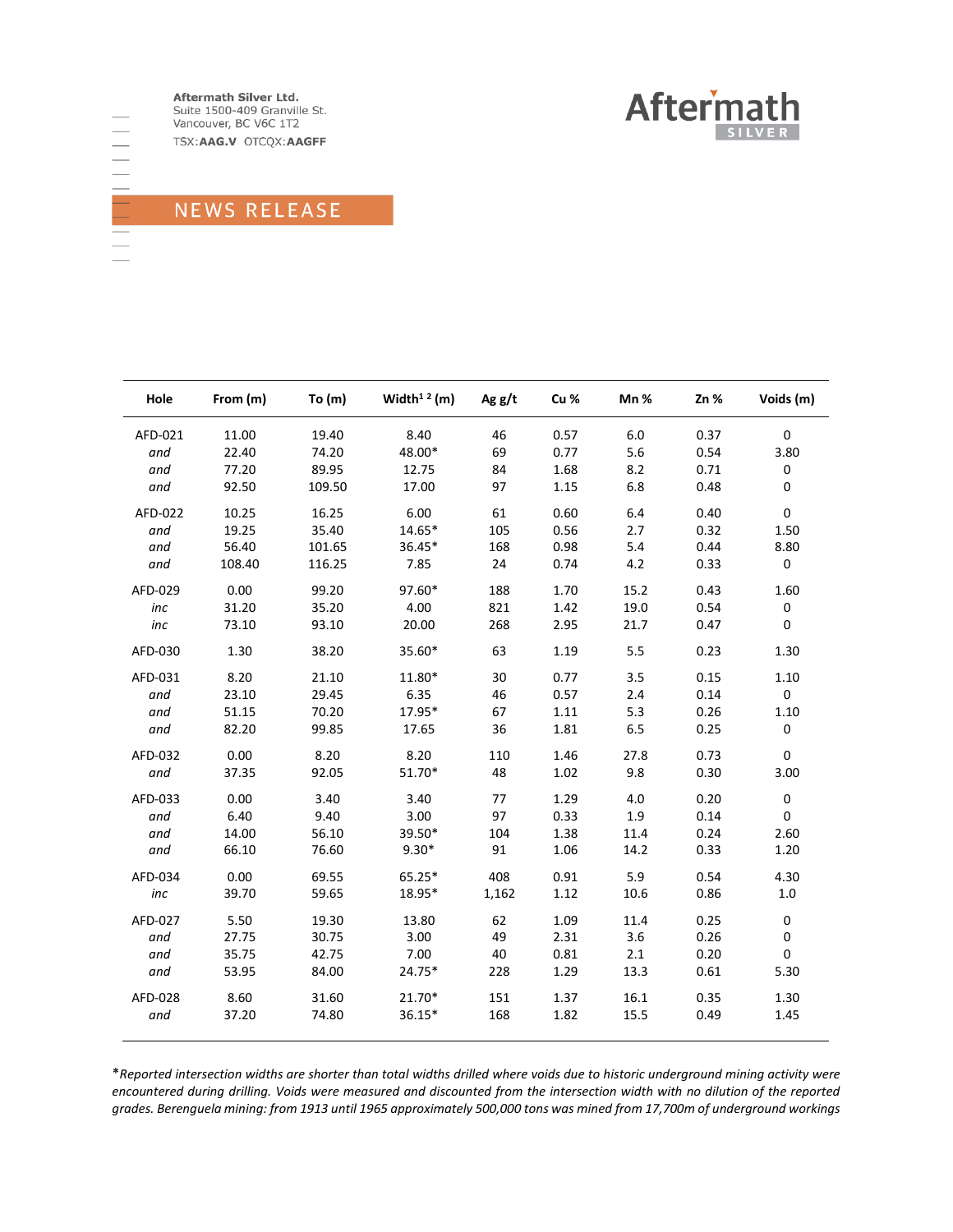Aftermath Silver Ltd. Suite 1500-409 Granville St. Vancouver, BC V6C 1T2 TSX:AAG.V OTCQX:AAGFF



# **NEWS RELEASE**

*and open pit operations – this equates to roughly 1.1% of the historic Berenguela resources (see p.12 of AAG's corporate presentation for details: https://aftermathsilver.com/site/assets/files/5753/2022-04-19-cp-aag.pdf). Aftermath recently obtained complete plans of underground workings which will be incorporated into resource modelling where practical and appropriate. All open pits have been surveyed in detail.* 

*2 The drilling was carried out at a high angle to the stratigraphically controlled mineralisation and intersections can be assumed to equate approximately to true thickness apart from where local folding is encountered in the upper part of AFD-029.*

The program was planned as a combination of resource verification, metallurgical sampling, and confirmation of some historical RC holes. Aftermath's technical team is incorporating the new drilling into a revised geological interpretation of the Berenguela mineralization which will be used to complete a new NI 43-101 compliant mineral resource estimate later in 2022. Historical mapping and resource modelling shows that the mineralisation extends roughly 1300m along strike (including a 100m length zone with historic open-pit mining but no drilling) with a width of 200 to 400m.

#### *Zone of Historic Drilling and Twinned Holes*

All holes reported to date were drilled in zones with historic drilling as shown on the accompanying sections 1750E, 1900E, 1950E, and 2000E (linked [here\)](https://aftermathsilver.com/site/assets/files/5775/june_06_2022_plan_and_sections.pdf). The verification and metallurgical drilling is designed to:

- infill prior drilling patterns for incorporation into a new mineral resource estimate, and
- recover sufficient sample for metallurgical test work from representative areas of the known mineralisation, and
- twin historic Reverse Circulation (RC) drilling where appropriate.

In the cross sections accompanying this release, all historic drilling was RC. In this NR, the following 2004/5 RC holes were twinned by Aftermath's diamond drill program:

| 2004/5 RC Hole | 2021/2 Diamond Hole |
|----------------|---------------------|
| <b>BER-191</b> | AFD-021             |
| BFR-009        | AFD-027             |
| BER-008/011    | AFD-028             |
| BER-005/012    | AFD-029             |
| BFR-006        | AFD-030             |
| BER-013        | AFD-031             |
| <b>BER-165</b> | AFD-032             |
| <b>BFR-164</b> | AFD-033             |
| <b>BER-185</b> | AFD-034             |

To date, the results of the current diamond drilling conform well to historic RC results, both in the overall tenor of the metals and the thickness of mineralisation. A preliminary comparison of grades from this sub-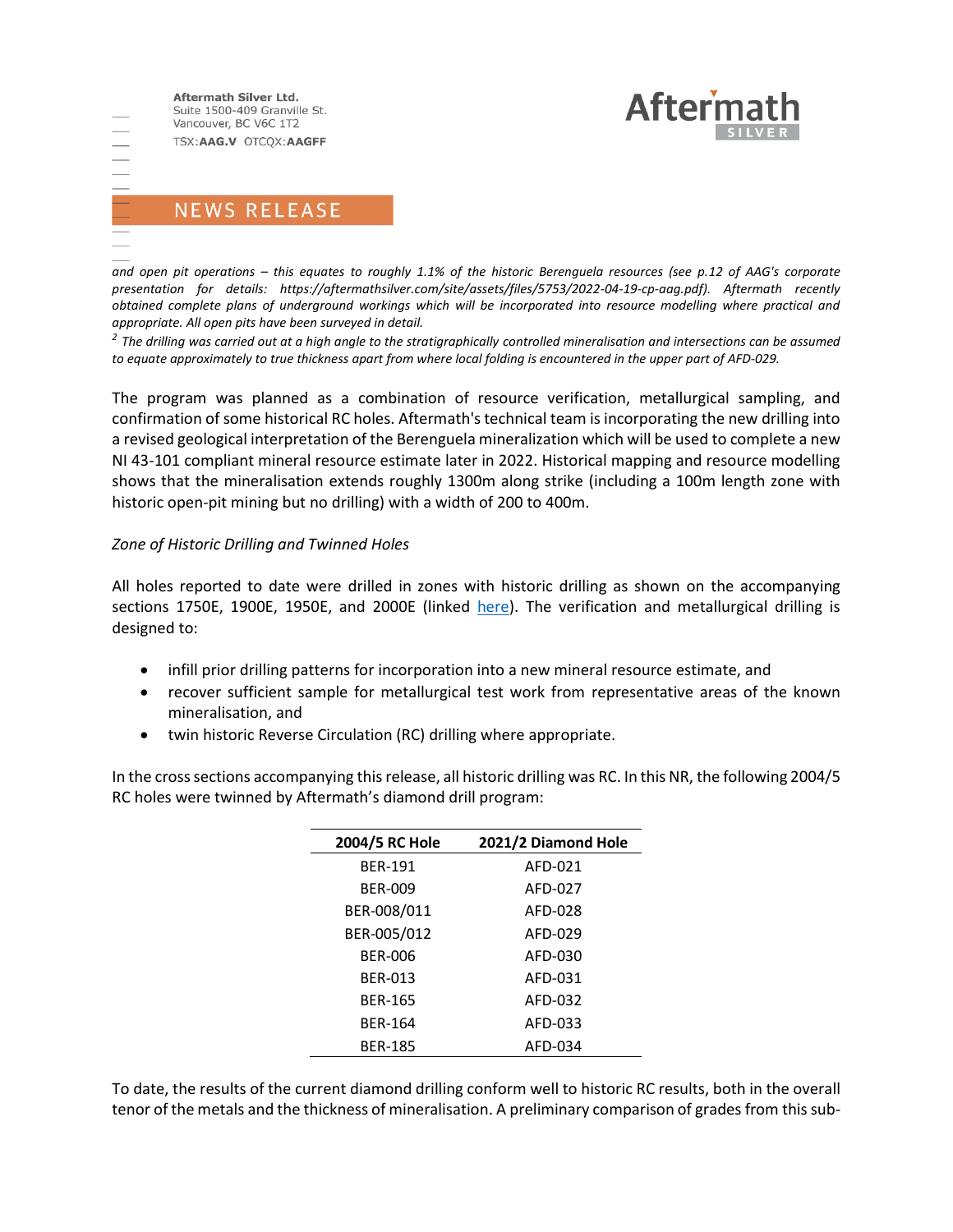Aftermath Silver Ltd. Suite 1500-409 Granville St. Vancouver, BC V6C 1T2 TSX:AAG.V OTCQX:AAGFF

 $\frac{1}{1}$ 



## **NEWS RELEASE**

set of twinned holes show that the 2022 core holes generally reported grades on parity with or higher than the historic RC holes. Intervals of mineralisation were typically more discrete in the diamond drill program, but generally compared well to the historic RC. A more thorough comparison will be possible when all twinned holes have been reported. A detailed comparison of current to historic results to date can be found in the report [linked here](https://aftermathsilver.com/site/assets/files/5772/twinning_program_2021_final.pdf).

#### [https://aftermathsilver.com/site/assets/files/5772/twinning\\_program\\_2021\\_final.pdf](https://aftermathsilver.com/site/assets/files/5772/twinning_program_2021_final.pdf)

Aftermath drilled large diameter PQ core to maximise core recovery, achieving recoveries in the high 90 percent range in these twinned holes when voids for mining disturbance were discounted. The diamond drilling generally reported less voids/sample loss than the historic RC. For example, in BER-005, six voids totalling 11m hole length were reduced to two voids totalling 1.60m hole length in AFD-029. In BER-008, two voids totalling 31m hole length were reduced to two voids totalling 2.75m hole length in AFD-028, a result similar to a 2004 redrill in hole BER-011.

#### *Drilling at Berenguela*

The first phase of Aftermath's drill program at Berenguela was completed on May 17, 2022 with 63 diamond core holes for a total of 6,168m of drilling. Cutting and sampling of core was completed on May 30 and 5,630m has been cut and 5,485m sampled. 147 batches of samples, 4,700 drill samples in total plus 1,176 check samples, have been shipped to ALS's lab in Arequipa. The Company anticipates receiving all results by mid-July. A table of collar coordinates, azimuths, dips and final depths for all of AAG's drilling has been posted on Aftermath's website at this link: <https://aftermathsilver.com/projects/berenguela/plans-and-sections/>

A collar map and cross sections for the current release also provided at the link [here.](https://aftermathsilver.com/site/assets/files/5775/june_06_2022_plan_and_sections.pdf)

#### *Geology*

Mineralization at Berenguela is hosted in thickly bedded, folded light grey limestones and dolomitized limestones. Several large bodies of black massive, patchy, and fracture-controlled manganese oxide replacement mineralization, with associated silver, copper, and zinc enrichment, are emplaced in the limestones. Mineralisation largely follows stratigraphy and is typically preserved as eroded synform remnants, usually exposed at surface and trending 105-120 degrees. Historical mapping and resource modelling shows the mineralisation to extend for roughly 1300m along strike (including a 100m discontinuity) with a width of 200 to 400m.

#### **Hole AFD-021** *(PQ diameter metallurgical hole and twin of BER-191)*

The hole cut dolomitic limestones from surface to 116.25m where a basal arenite group was intersected. At 128m an unsorted sedimentary breccia was inetrsecetd which contacts the footwall evaporites at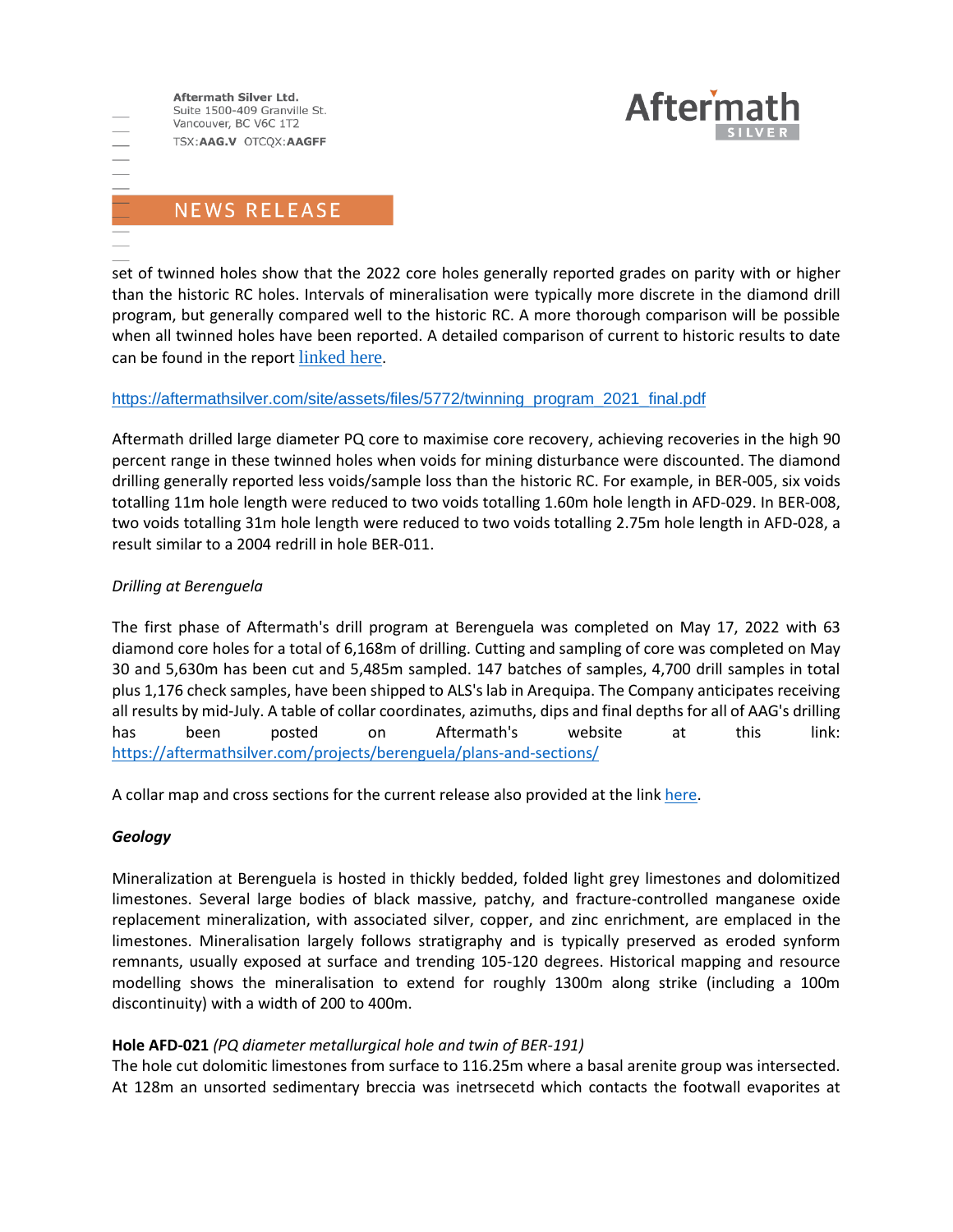



# **NEWS RELEASE**

 $\frac{1}{1}$ 

135.6m. Mineralisation, in 4 zones, becomes more Mn and Cu rich from 77m with more pervasive MnO replacement of the dolomite.

### **Hole AFD-022** *(HQ diameter resource verification hole)*

The hole is characterised by intercalations of dolomite and dolomitic siltstone. At 125.5m it cut unsorted sedimentary breccias that contact the footwall evaporites at 138.6m. The main mineralised zone from 56.40 to 101.65m is typified by selective replacement of more massive dolomite by earthy MnO alteration.

### **Hole AFD-029** *(PQ diameter metallurgical hole and twin of BER-005 and BER-012*)

The hole cut dolomitic limestone from surface to 99.2m where the red footwall arenites occur. At 105.5m it cut a tectonic breccia (sedimentary clasts) overlying the footwall evaporites which begin at 107.8m. Total MnO replacement occurs frequently in this hole. High grade Ag between approximately 31m to 35m is associated with massive black Mn oxides with some minor limonite development. The higher Cu grades between 73m to 93m are characterised by massive MnO development.

### **Hole AFD-030** *(PQ diameter metallurgical hole and twin of BER-006*)

This hole consists of predominantly intercalated dolomitic limestone and dolomitic siltstones until the footwall arenite is encountered at 80.3m. The upper portion, mineralised to 38.20m, has selective replacement of dolomite by MnO (higher replacement and grades in the purer dolomite portions of the stratigraphy).

#### **Hole AFD-031** *(PQ diameter metallurgical hole and twin of BER-013*)

This hole cut intercalated dolomitic limestone and dolomitic siltstones until the footwall arenite is encountered at 103.10m. Selective replacement of dolomite by MnO defines mineralisation, generally more towards the base of the hole.

#### **Hole AFD-032** *(PQ diameter metallurgical hole and twin of BER-165*)

The hole cut intercalations of beds of dolomite and dolomitic siltsone until the footwall evaporites at 94.5m. Typical moderate MnO replacement forms the mineralisation from 37 to 92m (approx.).

#### **Hole AFD-033** *(PQ diameter metallurgical hole and twin of BER-164*)

The hole consists of intercalations of beds of dolomite and dolomitic siltsone until a sedimentary breccia at 76.6m. The mineralisation is typically massive replacement of dolomites by MnO.

### **Hole AFD-034** *(PQ diameter metallurgical hole and twin of BER-185*)

This hole cut intercalated limestones and siltstones until 70.5m where a sedimentary breccia is encountered. Footwall evaporites were hit at 85.55m. Pervasive, but not total, MnO replacement has taken place and the higher-grade Ag mineralization is associated with a dark mottled partially MnOreplaced dolomitic limestone. Exceptionally high-grade Ag areas, such as 39 to 59m (approx.) appear to have portions of yellow residual clay (after altered limestone) called "panizo" much sought after by early miners due to its high silver content.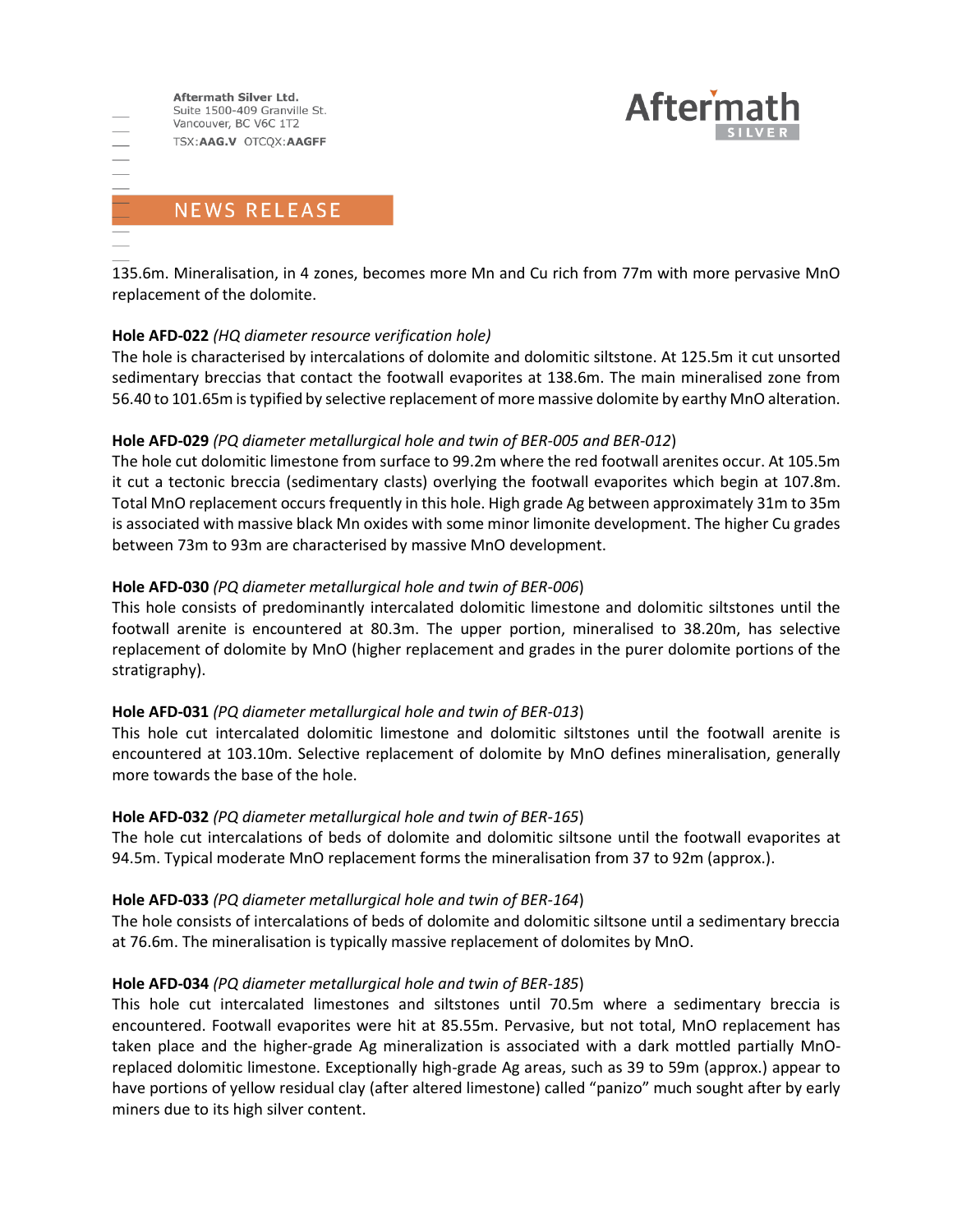



#### **Hole AFD-027** *(PQ diameter metallurgical hole and twin of BER-009*)

This hole cut sedimentary breccias to 26.75m underlain by a massive dolomitic limestone until 84.90m where the footwall arenites are encountered. Patchy Mn replacement becomes more massive at 54m where the main bulk of the mineralisation persists until 84m.

#### **Hole AFD-028** *(PQ diameter metallurgical hole and twin of BER-008 and BER-011)*

The upper part of the hole to 38m consists of a sedimentary breccia, underlain by a massive dolomitic limestone until 77.85m where the footwall arenites were cut. The footwall evaporites start at 81.10m. Two well-developed zones of MnO mineralisation are developed from 8.60 to 31.60m (in the sedimentary breccia) and from 37.20 to 74.80m in more massive dolomite with characteristic "leopard spot" chemical replacement textures as the MnO has infiltrated limestones. Both zones are very dark coloured, MnO rich rocks.

| Hole # | <b>Diameter</b> | <b>WGS84 X</b> | <b>WGS84 Y</b> | Elevation (masl) | Depth | <b>Azimuth</b> | Dip   |  |
|--------|-----------------|----------------|----------------|------------------|-------|----------------|-------|--|
| AFD021 | PQ3             | 332325         | 8268225        | 4247             | 142.2 | 6              | $-44$ |  |
| AFD022 | HQ3             | 332325         | 8268222        | 4247             | 148.8 | 5              | $-57$ |  |
| AFD027 | PQ3             | 332113         | 8268148        | 4250             | 99.6  | 5              | $-45$ |  |
| AFD028 | PQ3             | 332113         | 8268145        | 4250             | 85.4  | 0              | $-90$ |  |
| AFD029 | PQ3             | 332111         | 8268096        | 4243             | 113.2 | 5              | $-45$ |  |
| AFD030 | PQ3             | 332111         | 8268093.5      | 4243             | 80.9  | 0              | $-90$ |  |
| AFD031 | PQ3             | 332111         | 8268093        | 4243             | 111   | 185            | $-45$ |  |
| AFD032 | PQ3             | 332259         | 8268082        | 4254             | 105.2 | $\Omega$       | $-90$ |  |
| AFD033 | PQ3             | 332259         | 8268079        | 4254             | 102.9 | 187            | $-45$ |  |
| AFD034 | PQ3             | 332372         | 8268212        | 4239             | 95.3  | 187            | $-45$ |  |

Table 3. Hole azimuth & dip and collar positions. Aftermath drill holes AFD-021 to 022, 27 to 43. Collar coordinates in WGS84 19S.

#### *QA/QC*

Sample preparation and assaying was carried out in Peru by ALS Peru S.A ("ALS"). ALS preparation facilities in Arequipa and assaying facilities in Lima both carry ISO/IEC 17205 accreditation. Logging and sampling were carried out by Aftermath geological staff at the Limon Verde camp in Santa Lucia. Samples were transported to Arequipa and delivered to ALS for preparation and subsequent assaying of pulps in Lima.

During the preparation stage, quartz-washing was performed after each sample to prevent carry-over contamination. Initial assaying was done using a four-acid digestion and ICP-AES multielement analysis for 31 elements. Over limit samples (Ag > 100 g/t, Cu/Mn/Zn >10,000 g/t) were reanalysed using 4 acid-digestion and ore-grade ICP-AES analysis. Any Ag samples reporting >1,500 g/t Ag are further analysed using fire assay with gravimetric finish.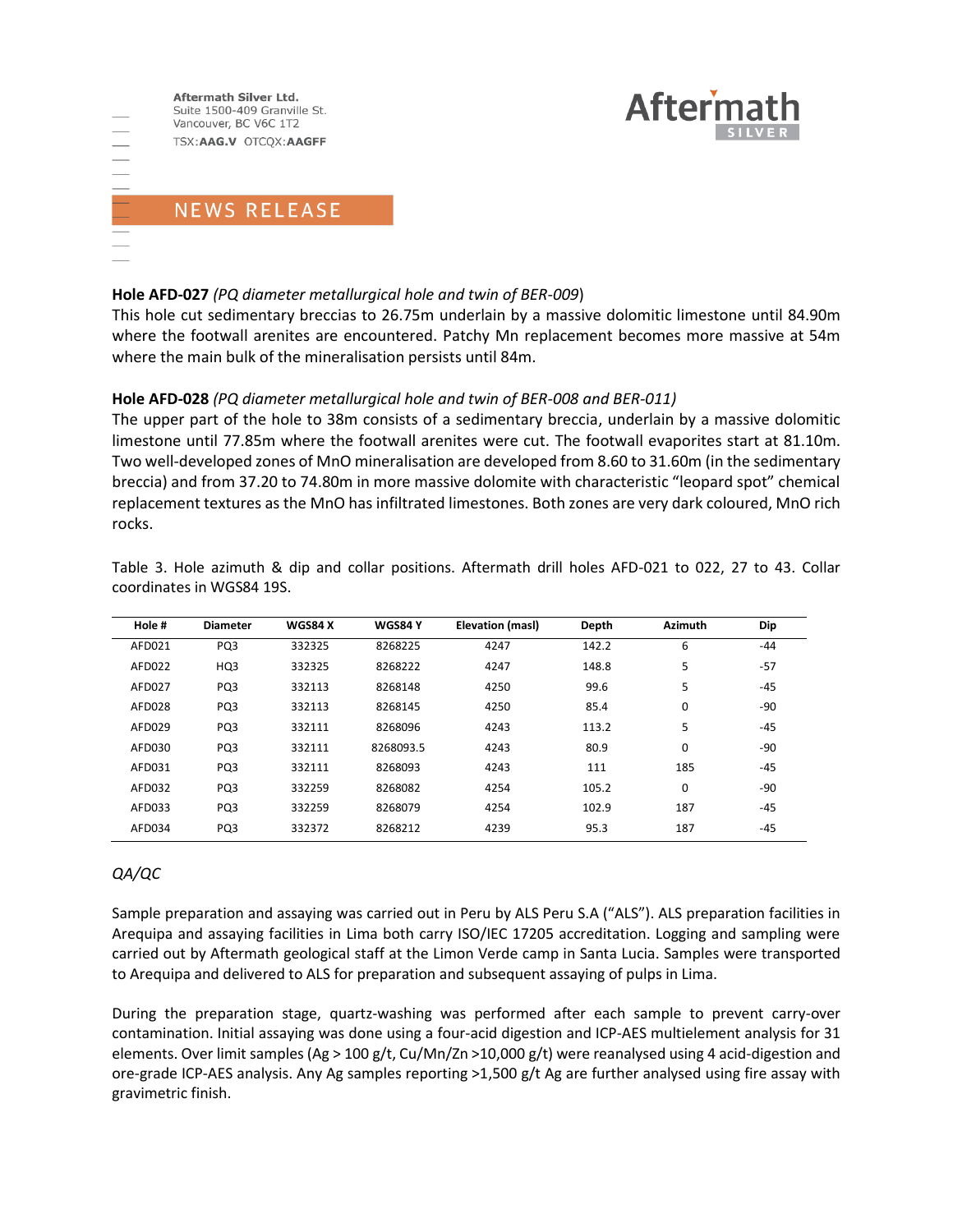Aftermath Silver Ltd. Suite 1500-409 Granville St. Vancouver, BC V6C 1T2 TSX:AAG.V OTCQX:AAGFF



# NEWS RELEASE

A selection of pulps will be submitted to an umpire laboratory to perform check analyses and verify QA/QC implemented in the project. Every batch of 20 samples submitted for assay contained 1 certified reference material (CRM), 1 coarse blank, 1 pulp blank and 1 duplicate core sample, OR 2 CRMs, 1 coarse blank, 1 duplicate core sample. Aftermath commissioned OREAS to prepare 3 different CRMs made from samples of Berenguela mineralization so they are compositionally matched to the mineralized core. In the assays performed for this news release, 107 CRMs and 53 coarse blanks were inserted and 4 elements checked (Ag/Cu/Mn/Zn) – a total of 640 checks in total - 428 on CRMs and 212 on coarse blanks (uncertified).

Of these 428 individual assays on CRMs, 45 reported warnings (in a range of 2 to 3 Standard Deviations from the certified value) and 55 reported failures (> 3 Standard Deviations from the certified value). Warnings were viewed as non-consecutive and within a narrow range of the expected value.

Ag checks were of excellent quality with no failures or warnings in blank CRMs and 2 warnings and 2 failures in a very low range CRM (all failures and warnings within 1.5ppm of the CRM limit value of 5.4ppm Ag). High and moderate Ag CRMs from Berenguela all had 100% pass rates whilst the lower range Ag CRM suffered 2 failures and 1 warning at less than 2ppm outside the range (CRM value 48ppm Ag).

The specific high Cu CRM reported no failures and 2 warnings from 25 Cu assays. Other Cu failures (3 from 54 Berenguela CRMs) were all marginally lower or higher values on the periphery of the assay ranges.

The higher value Berenguela Mn CRM is close to the boundary limit of 2 distinct analytical methods which may cause issues and resulted in 8 failures, all marginally low, and 5 warnings, also all marginally low in 21 assays. Some batches will be re-assayed for Mn using the Ore-Grade Mn method to review the results which will be updated if warranted. A change in the assay method was implemented by requesting Ore-Grade Mn from 8.5% Mn and above (previously 10%) to address this issue. The medium and low grade Berenguela Mn CRMs reported a total of 4 failures and 10 warnings on 33 Mn assays in – all marginal to the lower limits of the Mn assay ranges. A high-grade Mn CRM (>18% Mn) has been sourced from Berenguela material in the USA and will be inserted routinely in Mn check assay programs of historic and current pulps.

The pulp blank performed poorly with 26 failures in 108 assays (14 Cu, 9 Mn, 2 Zn). No failures or warnings were reported for Ag. Failures all exceed the very low CRM values in the blank but are all in an extremely narrow range close to limits. Nevertheless, they will be investigated.

The coarse blank performed extremely well with only 2 detections of Ag (0.6 and 1.1ppm Ag) in 53 assays. Copper had one anomalous detection (21ppm Cu) and Mn reported in a narrow range around the mean of the material.

Duplicates (52 in this batch) generally reported well within a 20% range. 8 x Ag, 3 x Cu, 7 x Mn, and 5 x Zn reported outside the 20% range, commonly in the same sample. Examination of the cores revealed that the samples were naturally heterogeneous and subject to this type of metal variation – the heterogeneity being caused by the presence of polymictic breccias with preferentially replaced mineralized clasts, or, most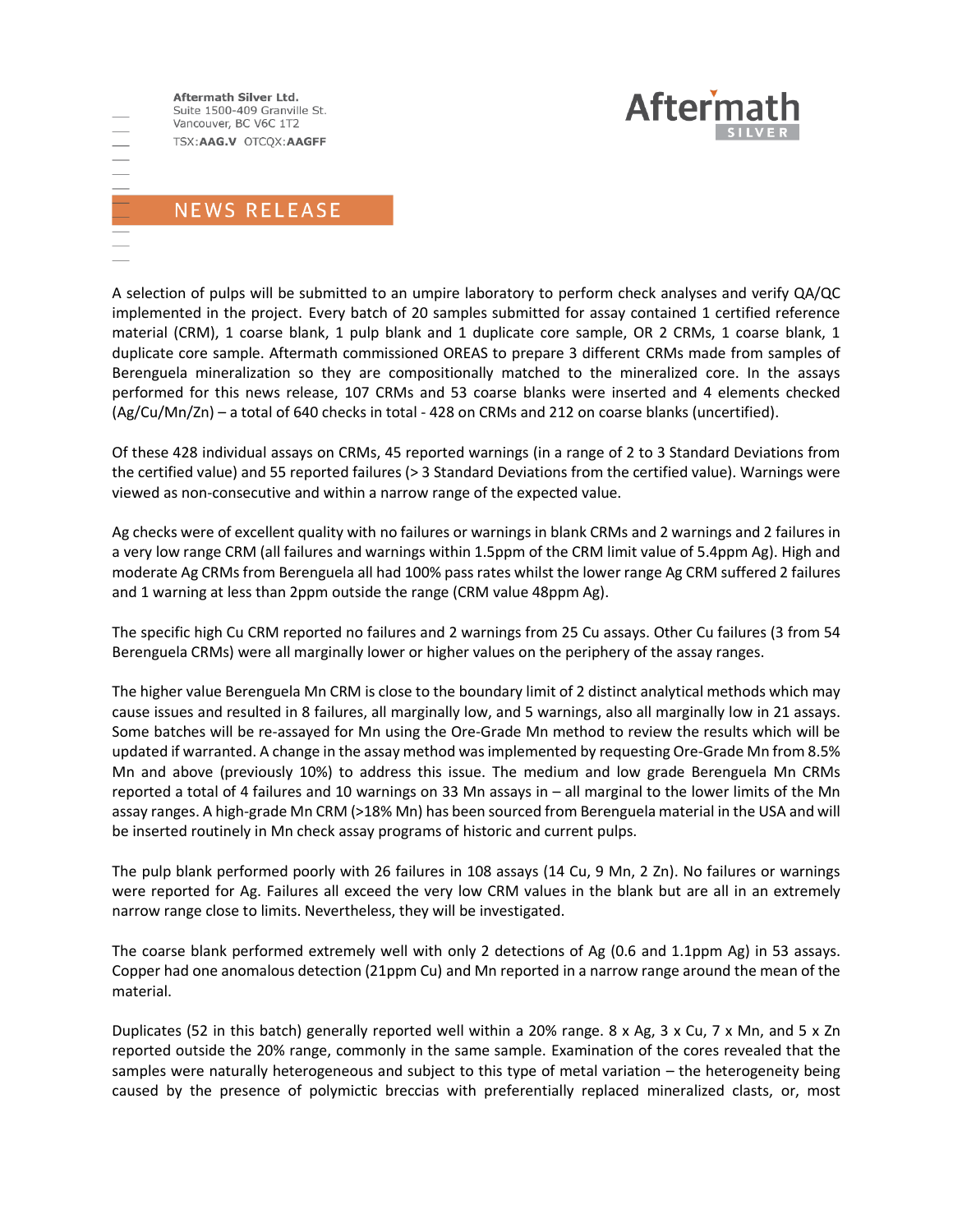



commonly, partial replacement of the dolomite matrix with MnO causing variations across the mineral ranges in the cut core. It is noteworthy that the accuracy of duplicate sample checks appears to have a direct relationship with the quantity of manganese in the core. Typically, high Mn core (associated with higher grades) has much more reliable duplicate assays due to its massive nature.

#### **Qualified Person**

Michael Parker, a Fellow of the AusIMM and a non-independent director of Aftermath, is a nonindependent qualified person, as defined by NI 43-101. Mr. Parker has reviewed the technical content of this news release and consents to the information provided in the form and context in which it appears.

#### **About Aftermath Silver Ltd.**

Aftermath Silver Ltd is a leading Canadian junior exploration company focused on silver, and aims to deliver shareholder value through the discovery, acquisition and development of quality silver projects in stable jurisdictions. Aftermath has developed a pipeline of projects at various stages of advancement. The Company's projects have been selected based on growth and development potential.

- **Berenguela Silver-Copper project.** The Company has an option to acquire a 100% interest through a binding agreement with SSR Mining. The project is located in the Department of Puno, in southern central Peru. A NI 43-101 Technical Report on the property was filed in February 2021 (available on SEDAR and the Company's web page). The Company is currently drilling at Berenguela and planning to advance the project through a pre-feasibility study.
- **Challacollo Silver-Gold project.** The Company has an option to acquire 100% interest in the Challacollo silver-gold project through a binding agreement with Mandalay Resources; see Company news release dated June 27th, 2019. A NI 43-101 mineral resource was released on December 15, 2020 (available on SEDAR and the Company's web page). The Company is currently permitting road access in anticipation of an upcoming drill program.
- **Cachinal Silver-Gold project.** The Company owns a 100% interest in the Cachinal Ag-Au project, located 2.5 hours south of Antofagasta. On September 16, 2020 the Company released a CIM compliant Mineral Resource and accompanying NI 43-101 Technical Report (available on SEDAR and on the Company's web page).

ON BEHALF OF THE BOARD OF DIRECTORS

"*Ralph Rushton"*

Ralph Rushton CEO and Director 604-484-7855